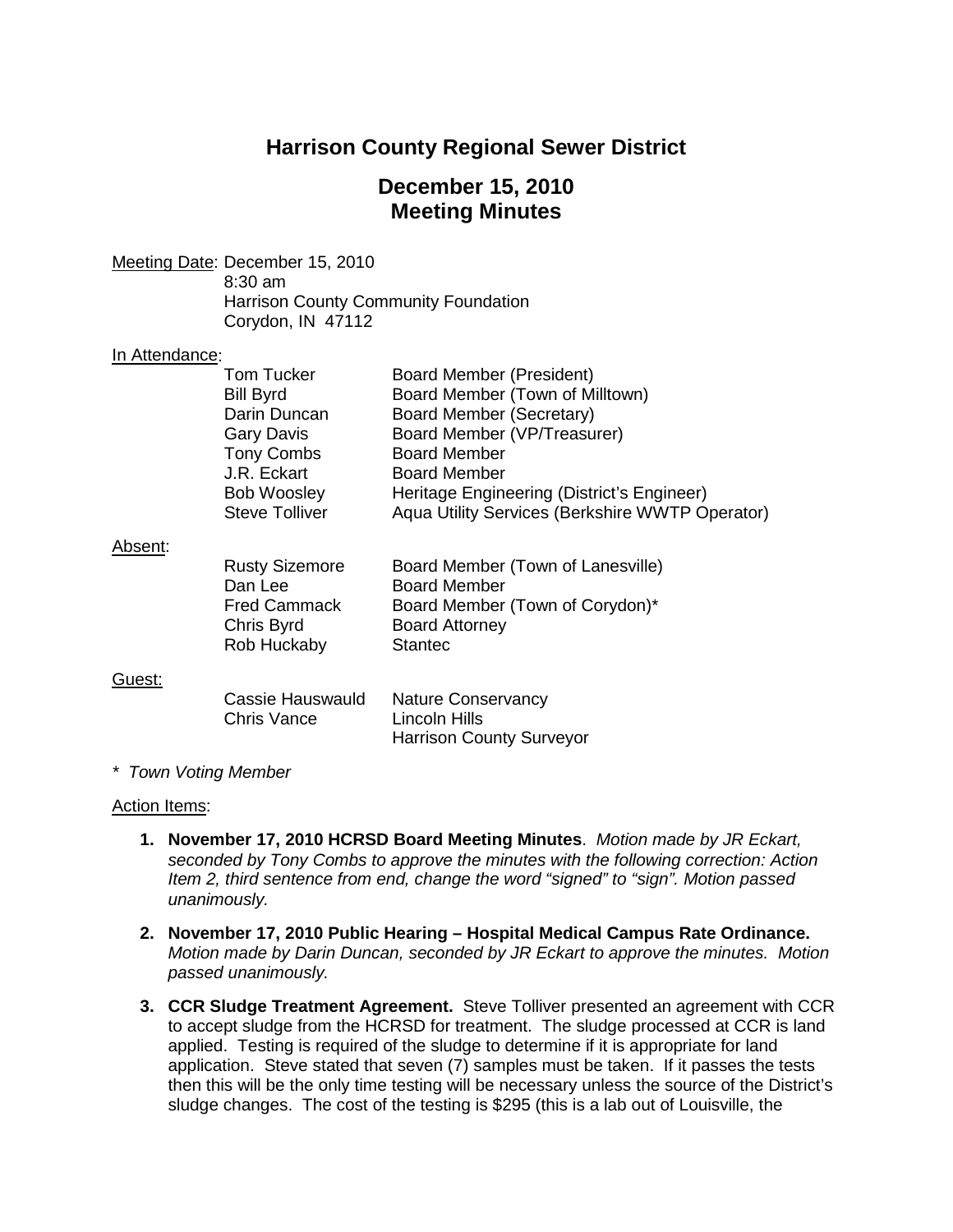HCRSD Mtg Minutes December 15, 2010 Page **2** of **3**

> previous lab was going to charge \$595 for the same testing). *A motion was made by Darin Duncan, seconded by Gary Davis to proceed with having the sludge tested for \$295. Motion passed unanimously.*

> Steve will proceed with having testing performed. A draft copy of the agreement with CCR shall be distributed to the HCRSD Board members prior to the next meeting for review. Comments regarding the agreement:

- Treatment cost shall be \$.05/gallon.
- 1 year contract with no minimum amounts required.
- Haul fee shall remain the same (\$.02/gallon). Fuel surcharge still applies.
- Board members want assurances that HCRSD is indemnified from any potential environmental issues (i.e. spills, groundwater contamination, etc.). Steve Tolliver informed the Board that he felt they are more than covered: Aqua Utility Services carries pollution liability insurance as well as the lab performing testing has liability insurance policies.
- **4. Berkshire WWTP Operations Agreement.** Steve Tolliver reviewed the November operations report. There were days of heavy rain during the month which did cause increases in flow. Some amount of infiltration still exists in Berkshire's sewer system. The monthly report contained errors in the precipitation bar chart report. Steve will have this corrected. *A motion was made by Tony Combs, seconded by Darin Duncan to approve the report. Motion passed unanimously.*
- **5. Hospital Medical Campus (Sewer Credits for Water Used in Cooling Towers).** *A motion was made by Tony Combs, seconded by Gary Davis to allow Tom Tucker to meet with Ramsey Water Company to allow the Hospital to receive credits. Tom shall work with each entity to determine the most feasible means of making this happen. The District shall follow up every six (6) months to confirm the meter is properly calibrated. Motion passed 3 yes (Tony Combs, Gary Davis, Tom Tucker) to 2 no (Darin Duncan and JR Eckart) votes.*

#### **6. Treasurer's Report:**

**i.** The following invoices were approved (all motions passed unanimously):

| a. Byrd, Dillman, & Chastain - Attorney fees                                                                       | \$150.00    |
|--------------------------------------------------------------------------------------------------------------------|-------------|
| Motion by Darin Duncan, second by Tony Combs.                                                                      |             |
| b. Heritage/Stantec – Operating Budget (Acct. No. 02)                                                              | \$2,548.04  |
| Motion by Gary Davis, second by Tony Combs.                                                                        |             |
| $\sim$ 11. $\sim$ 10. $\sim$ 10. $\sim$ 1. $\sim$ 1. $\sim$ 1. $\sim$ 1. $\sim$ 1. $\sim$ 1. $\sim$ 1. $\sim$ 0.0) | $A$ $00000$ |

- c. Heritage/Stantec Projects Budget (Acct. No. 03) \$1,900.00 *Motion by Gary Davis, second by JR Eckart.*
- **ii.** *A motion was made by Tony Combs, seconded by Darin Duncan, to approve the following the November Treasurer's report along with the following invoices. Motion passed unanimously.*

| a. Harrison REMC – WWTP electric service                | \$848,41   |
|---------------------------------------------------------|------------|
| b. Town of Corydon - November sewer charges             | \$3,779.65 |
| c. Aqua Utility Services - November operating contract  | \$2,281.40 |
| d. Aqua Utility Services - Sludge Hauling               | \$540.00   |
| e. Aqua Utility Services - Misc materials & maintenance | \$669.61   |
| f. Ramsey Water Co. Inc - EMS billing fee for 5 months  | \$7.50     |